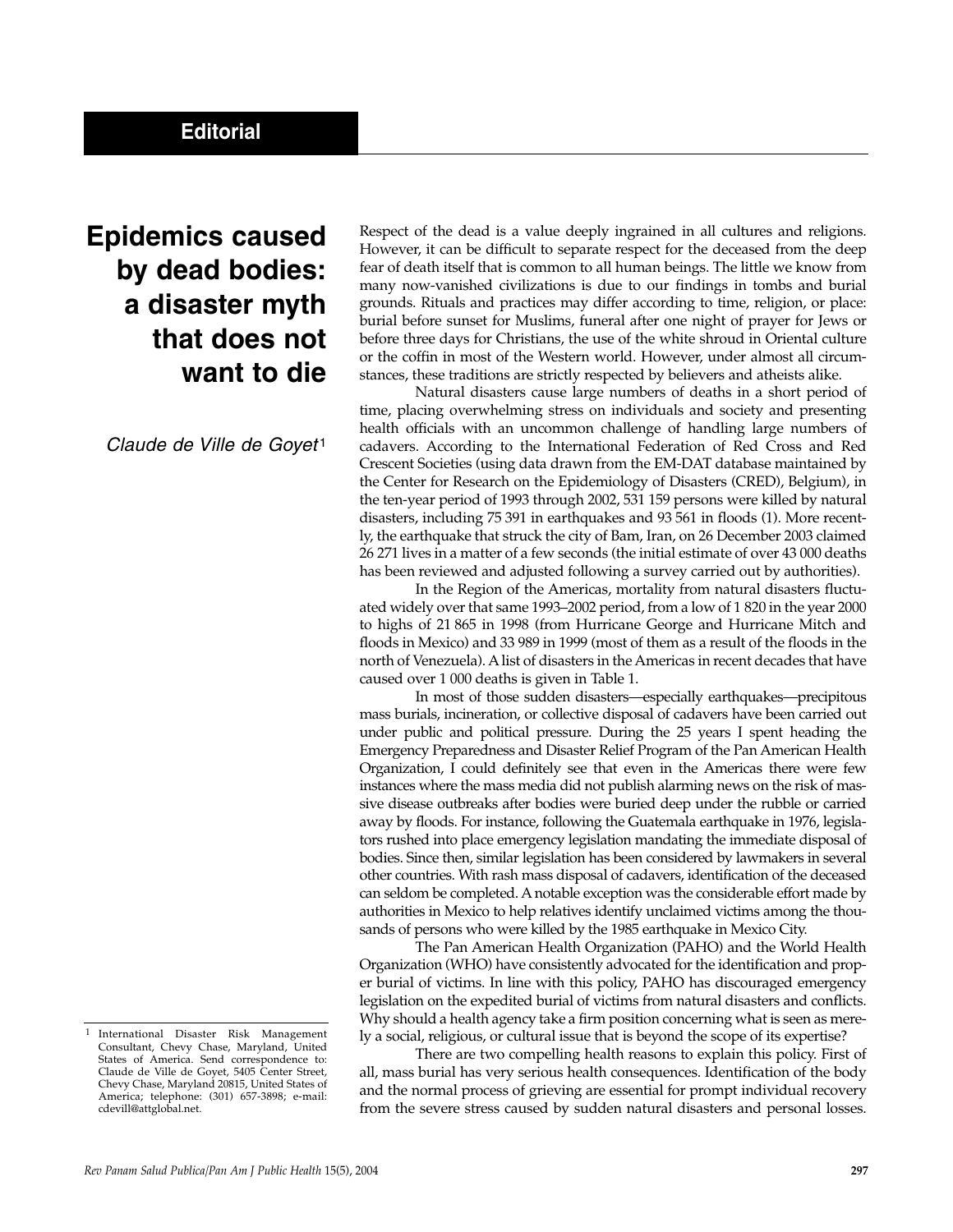| Year | Location           | Type of disaster  | Number killed |
|------|--------------------|-------------------|---------------|
| 1970 | Peru               | Earthquake        | 73 000        |
| 1972 | Nicaragua          | Earthquake        | 10 000        |
| 1976 | Guatemala          | Earthquake        | 23 000        |
| 1979 | Dominican Republic | Hurricane         | 1400          |
| 1985 | Mexico             | Earthquake        | 8776          |
| 1985 | Colombia           | Volcanic eruption | 21 800        |
| 1987 | Ecuador            | Earthquake        | 4 000         |
| 1994 | Haiti              | Storm             | 1 122         |
| 1998 | Mexico             | Flood             | 1 256         |
| 1998 | Central America    | Hurricane Mitch   | 8607          |
| 1999 | Colombia           | Earthquake        | 1 186         |
| 1999 | Venezuela          | Flood             | 30 000        |
| 2001 | El Salvador        | Earthquake        | 1 159         |
|      |                    |                   |               |

**TABLE 1. Natural disasters in the Americas that have caused over 1 000 deaths, 1970–2001 a**

a Most of the figures on the number of persons killed were preliminary estimates that officials have never reviewed, so they are only indicative of the magnitude of the losses.

The inability to mourn a close relative, the lingering doubt on the whereabouts of the disappeared, and the legal limbo of the surviving spouse or child all contribute to the many potential mental health problems associated with disasters and the difficult rehabilitation process that follows. Denying the right to identify the deceased or suppressing the means to track the body for proper grieving adds to the mental health risks facing the affected population. The importance of grieving can be seen, for example, by the sustained determination of families of soldiers missing in action to formally identify their missing relatives. Almost 30 years after the Vietnam War ended, the costs and political difficulties involved have not discouraged persons in the United States from searching for evidence of their loved ones.

The second reason is that officials and the mass media justify expeditious measures for burial by the presumed risk that those bodies exposed to the environment would pose to public health. Common epidemiological sense and evidence had no place in the emergency decisions made in the Americas or more recently in the earthquakes in Gujarat, India, and Bam, Iran. An additional factor is the plain fact that most of the visible measures, such as superficial incineration or dusting with lime or "disinfectants," are unlikely to be of any effectiveness should the risk of disease transmission be real. Their value is only in the eyes of the public.

As shown with emergencies, unsubstantiated and uncontrolled fears may override basic values, including respect for the dead.

Public health concerns can be misrepresented in order to promote measures that may be harmful to the affected population. In such cases, health officials should work to see that the rights of relatives of the deceased are not overlooked in the midst of efforts to alleviate an unfounded public fear—a fear that is often also harbored by misinformed health professionals.

In this regard, the article (2) by Oliver Morgan in this issue of the *Revista Panamericana de Salud Pública/Pan American Journal of Public Health* makes a timely scientific contribution by clarifying an issue and informing the medical community. The author has objectively reviewed the available literature and experience and used an evidence-based approach to deal with this sometimes emotional subject. The article's systematic approach demystifies and rules out the risk of major catastrophic disease outbreaks as a consequence of decaying bodies remaining exposed after natural events or conflicts. The article also offers simple guidelines for those unfortunate workers having to deal in a safe but respectful manner with a large number of unidentifiable bodies. Too often the adoption of exotic precautions, such as masks and protective suits, accompanies a disregard for the basic hygiene and sanitation measures advocated in this article.